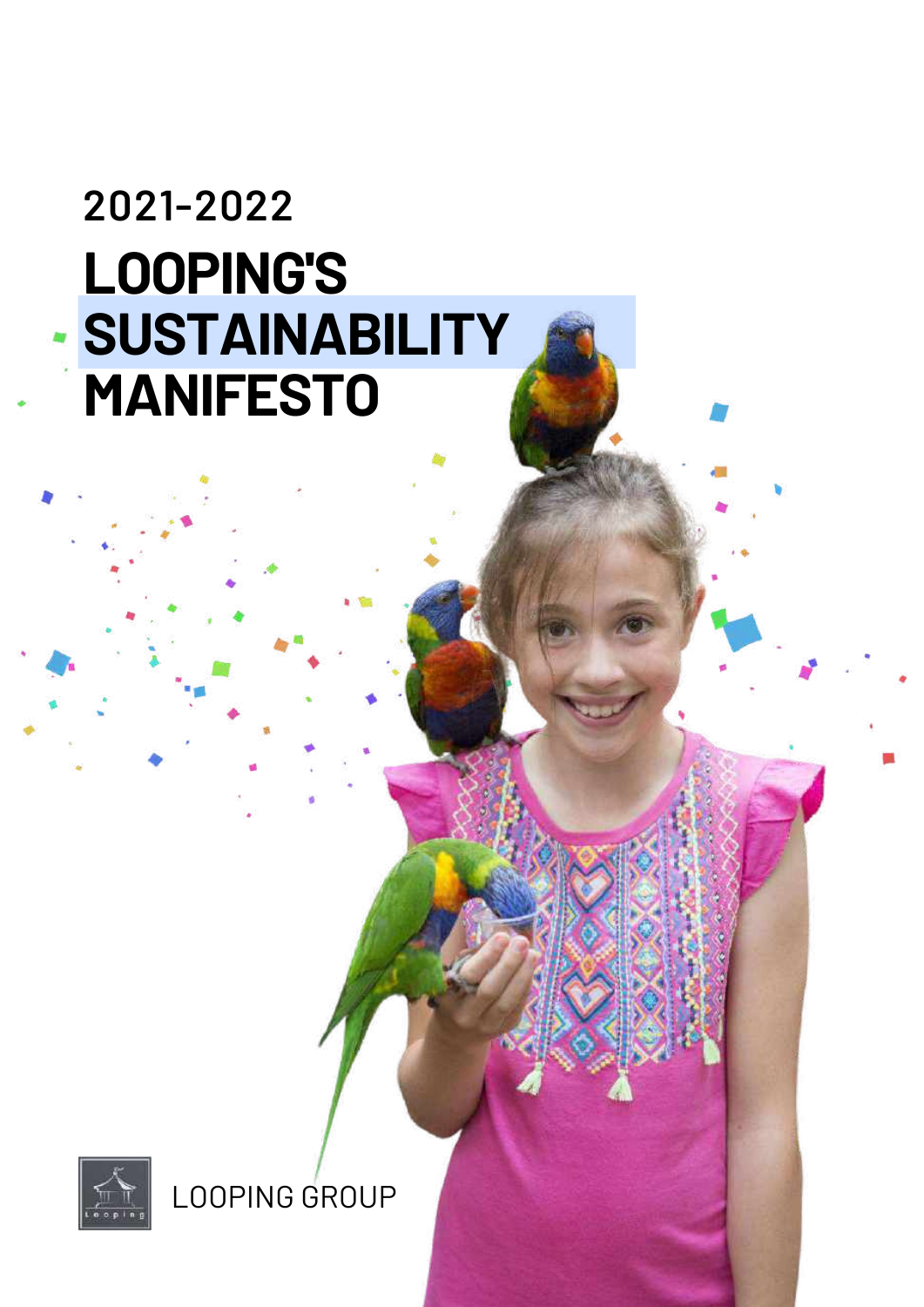# **WHAT'S THE JOURNEY ?**

| 01 - Foreword by our President & CEO  Page 02          |
|--------------------------------------------------------|
| 02 - Looping Group at a glance  Page 04                |
|                                                        |
| 04 - Governance for Sustainability  Page 06            |
| 05 - Our Sustainability Strategy  Page 07              |
| 06 - Our short-term goals (2022)  Page 07              |
| 07 - Our overall commitments  Page 08                  |
| 08 - Our Sustainability Checklist  Page 09             |
| 09 - Encouraging initiatives within the Group  Page 10 |
| 10 - Our long-term ambition  Page 17                   |

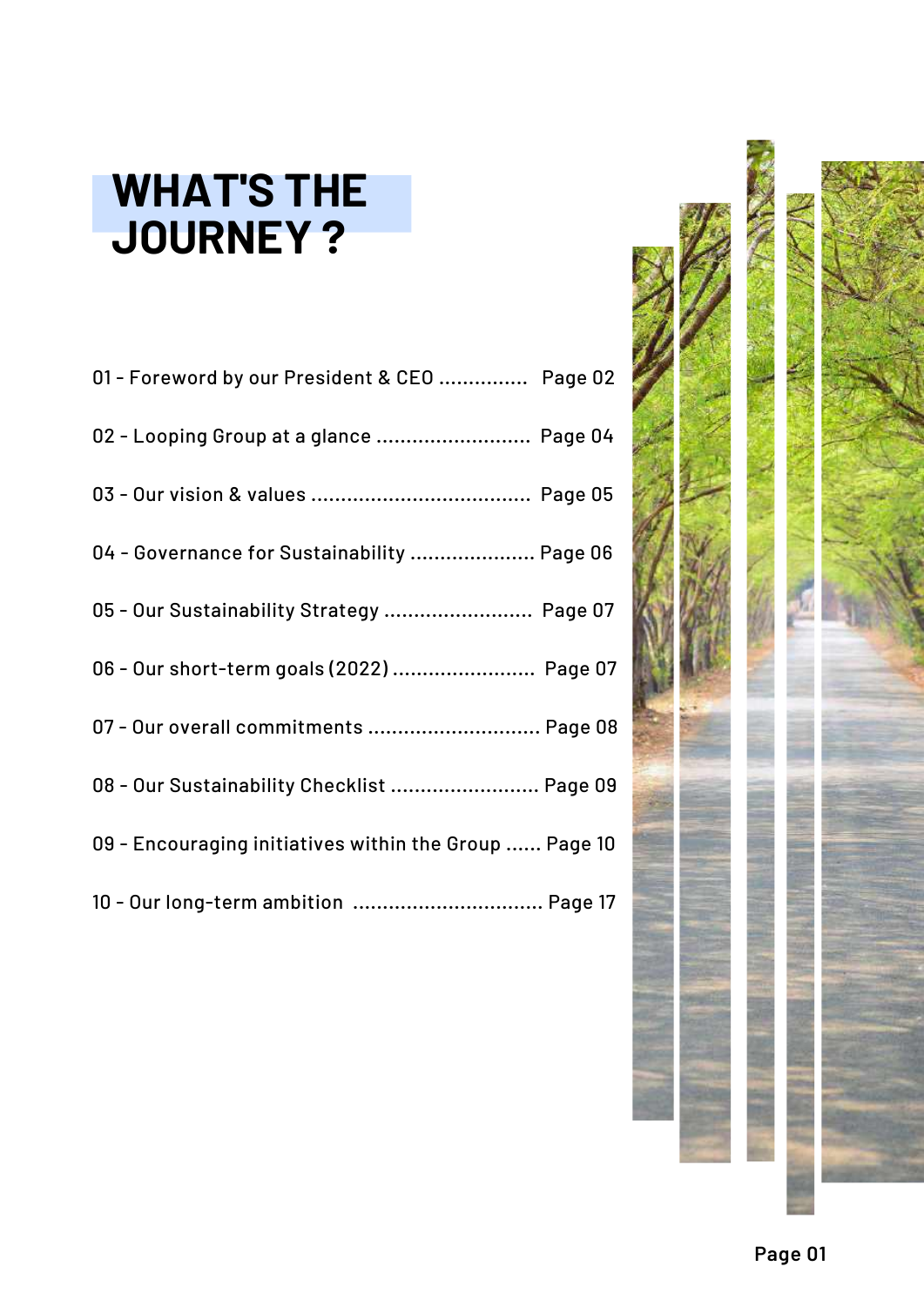# **FOREWORD BY OUR PRESIDENT & CEO**

"If we were to describe our purpose for society, as a business, then I would say we exist to bring emotion to families, creating shared memories while reconnecting our guests with nature in a world where it is more and more important, thus raising awareness on the significance of biodiversity & ecosystems.

What better feeling is there than being responsible for creating valuable & memorable family fun time with the prospect of preparing a better world for our future generations? This is exactly what our operational teams are passionate about and fully dedicated to with regards to our guests, in search for authentic experiences in the 'real reality', as opposed to virtually. With our committed teams and parks located in natural surroundings, social and environmental responsibility is at the heart of our project and daily operations.

We are eager to move forward with a structured Sustainable Development Strategy, as we are highly aware of social and environmental issues at stake; and one doesn't go without the other. As a European leader in the operation of regional leisure parks, we do not want to miss the boat, as Sustainability is the guarantee to being attractive and viable in the long run; today's children are tomorrow's parents, especially considering how our parks have been well rooted in their territories for sometimes three to four generations.

One of the consequences of the Covid-19 pandemic was how people are seeking meaning in their lives and in their jobs; ensuring a Sustainable business is therefore an opportunity for Looping Managers to develop employee motivation, attract talent, and serve the interests of both internal and external stakeholders. As a Group, it is important for all parks and support functions to be equally involved in developing CSR initiatives and creating value.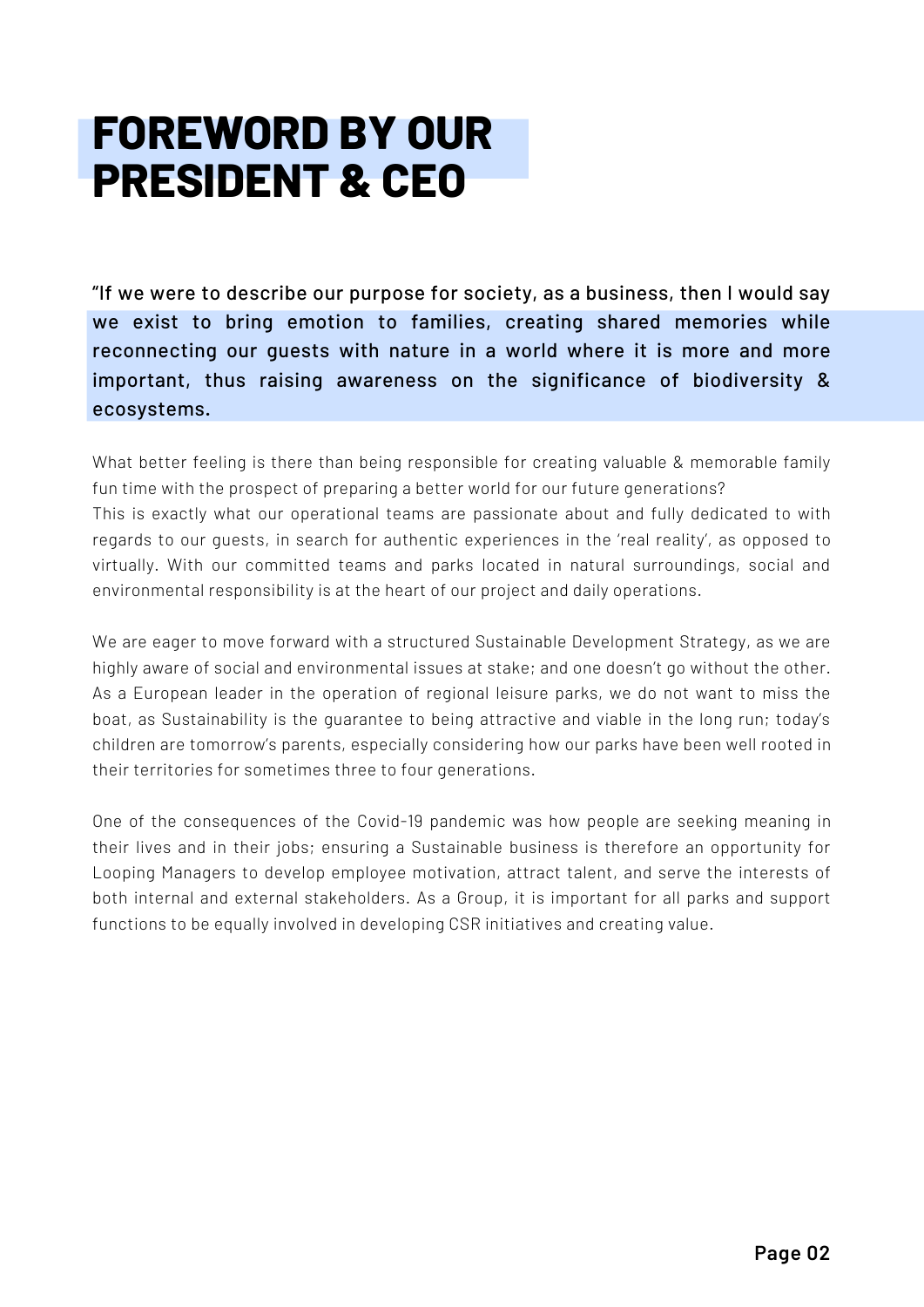### *With this first Sustainability Manifesto, we commit to reducing our negative externalities by conducting CSR based on Sustainable Development indicators, and developing our positive impact on society over time; we need to be inspiring and stand out if we want to continue to provide our guests with the best local and authentic experiences and make them want to come back, therefore engaging in a continuous improvement process."*

## **LAURENT BRULOY**

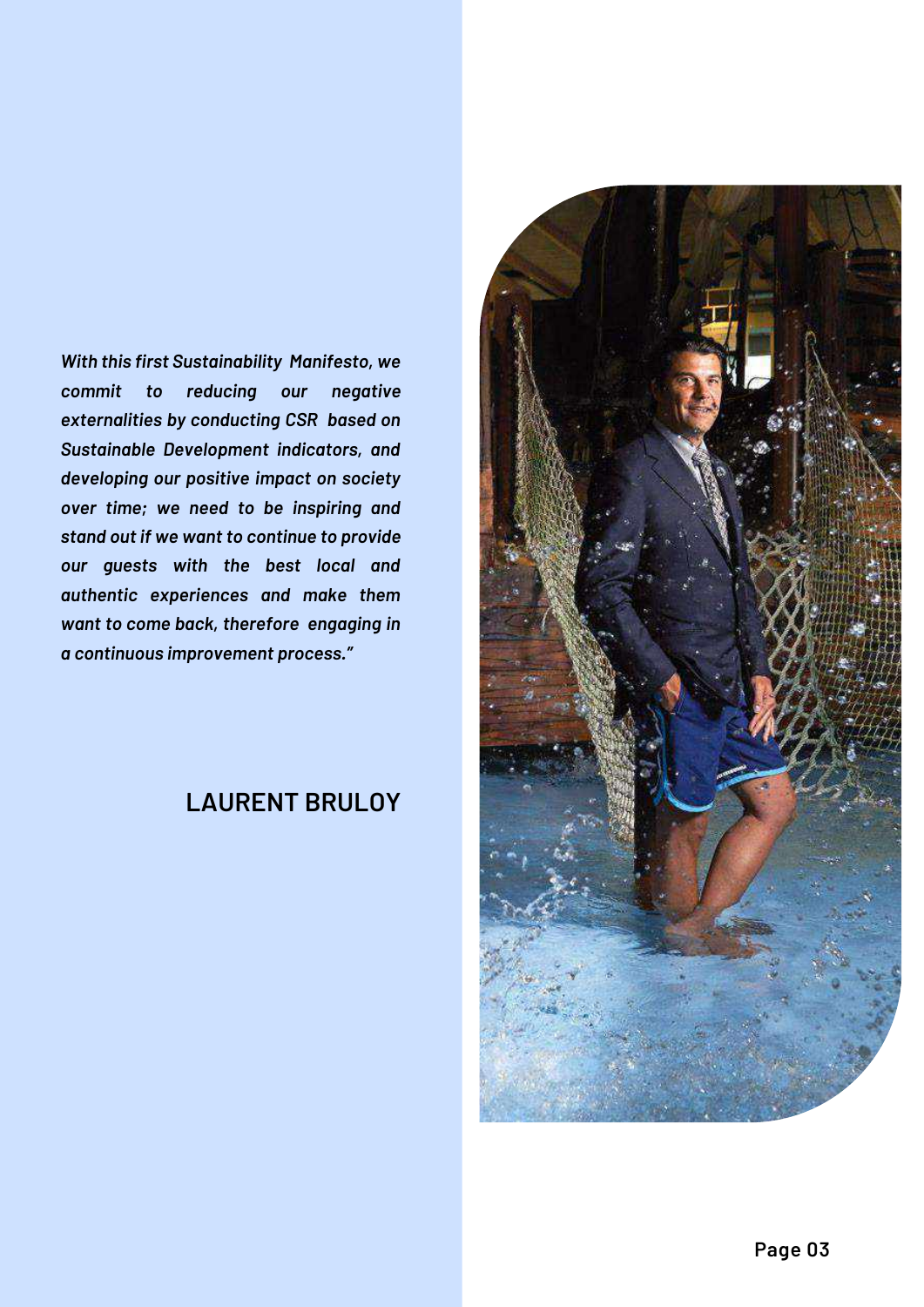# **LOOPING GROUP AT A GLANCE**



Regional leisure parks European countries Milion visitors each year Million euro revenue Permanent employees Seasonal employees **16 7 5.5 150 750 1,000**



- **9 Leisure parks**
- **3 Animal parks**
- **2 Water parks**
- **2 Aquariums**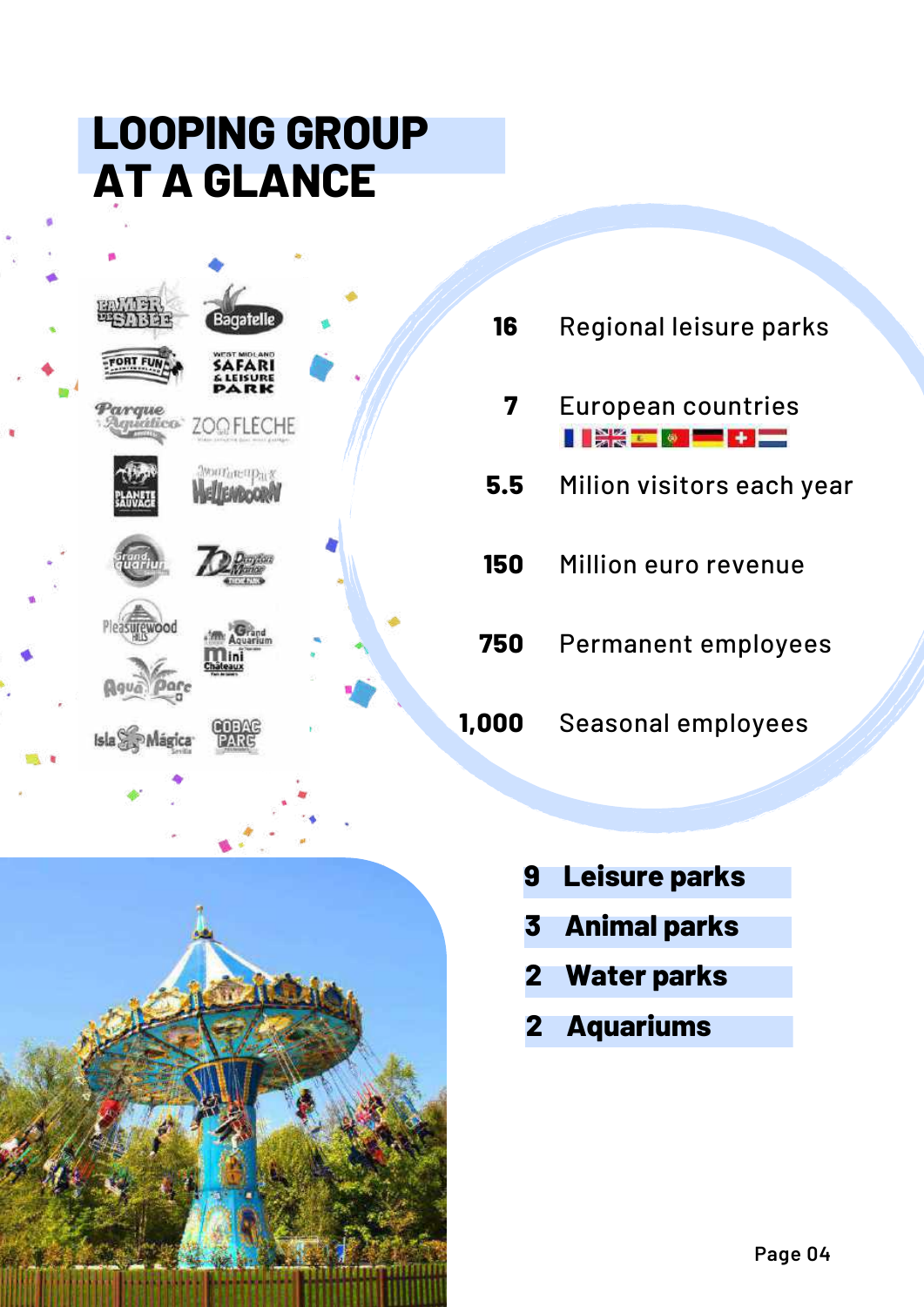# **OUR VISION & VALUES**

Our Group, currently operating 16 regional leisure parks across 7 European countries, focuses its strategy on :

- Developing both the attractiveness of existing sites and visitor satisfaction ;
- Offering unique accommodation experiences within animal parks ;
- Integrating new sites with both responsible and positive team leaders.



We have always been driven by the desire to create fun family memories, offering our visitors authentic experiences at affordable prices and within natural settings, thus contributing to raise public awareness about the importance of protecting biodiversity and ecosystems. In this regard, our aquariums, animal parks, amusement parks and water parks, all place at the heart of their project and daily operations, animal wellbeing, preservation of their site's natural settings, and employee & visitor satisfaction.

As a Group, we have recently launched a transformation process in favour of future generations « Our Sustainability Journey » aiming to have a positive impact on our employees, the communities we work in and the wider environment, ensuring we continually strive to build the trust and respect of our internal and external stakeholders.

Looping parks, although strongly anchored in their respective regions, share a strong entrepreneurial culture and common values :

## **Authenticity**

A Looping park is all about its people, who contribute to sharing educational experiences with families within natural settings ;

## **Responsibility, at the heart of our daily operations**

Towards employees, visitors, local authorities & communities & the wider environment ;

## **Generosity**

Our parks are devoted to citizen engagement and develop partnerships with different charities, at the service of biodiversity & local communities.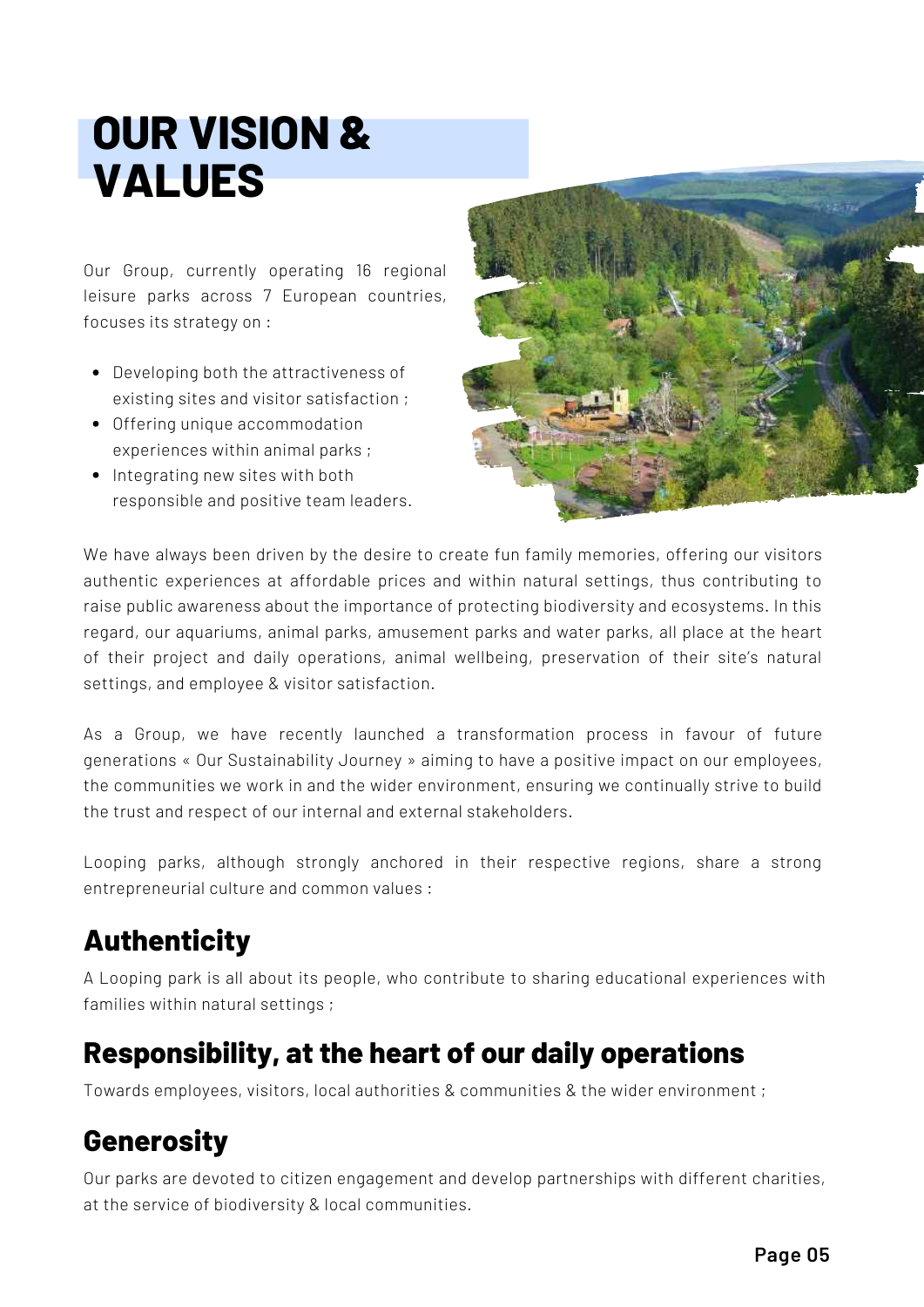# **GOVERNANCE FOR SUSTAINABILITY**

Overall responsibility for Sustainability was delegated by Laurent Bruloy & Stéphane Da Cunha, GM, to Régis Marçais, CFO, who chair the Looping Executive Committee. Régis then created the position of CSR Manager at the end of 2020, appointing Aurélie Méheust to assist him in this important task, the idea being to help Looping managers develop sustainable practices based on a structured approach.



*"We are laying the bricks as we move forward all together as a Group, embedding Sustainability in our business practices. Not only is it the right thing to do, but we are convinced that creating value for society will also further enhance our economic value."*

### **REGIS MARCAIS, CFO**



Encouraging action requires animation. We therefore gather every manager online (site managers & cross-functional managers) every quarter to discuss Sustainable Development issues (Social & Environmental), explain CSR methodology, remind specific legislation, encourage reflection & present potential solutions. In addition, Looping parks prioritise issues throughout their own operational & multidisciplinary CSR Committee.







*"Sustainable Development in business, is about reducing our negative externalities, being accountable to society, making sure we are resilient in the long run, and finding ways to develop a positive impact on our local Communities. And despite the difficult task, the best part is...getting everyone excited about it".*

**AURELIE MEHEUST, CSR MANAGER**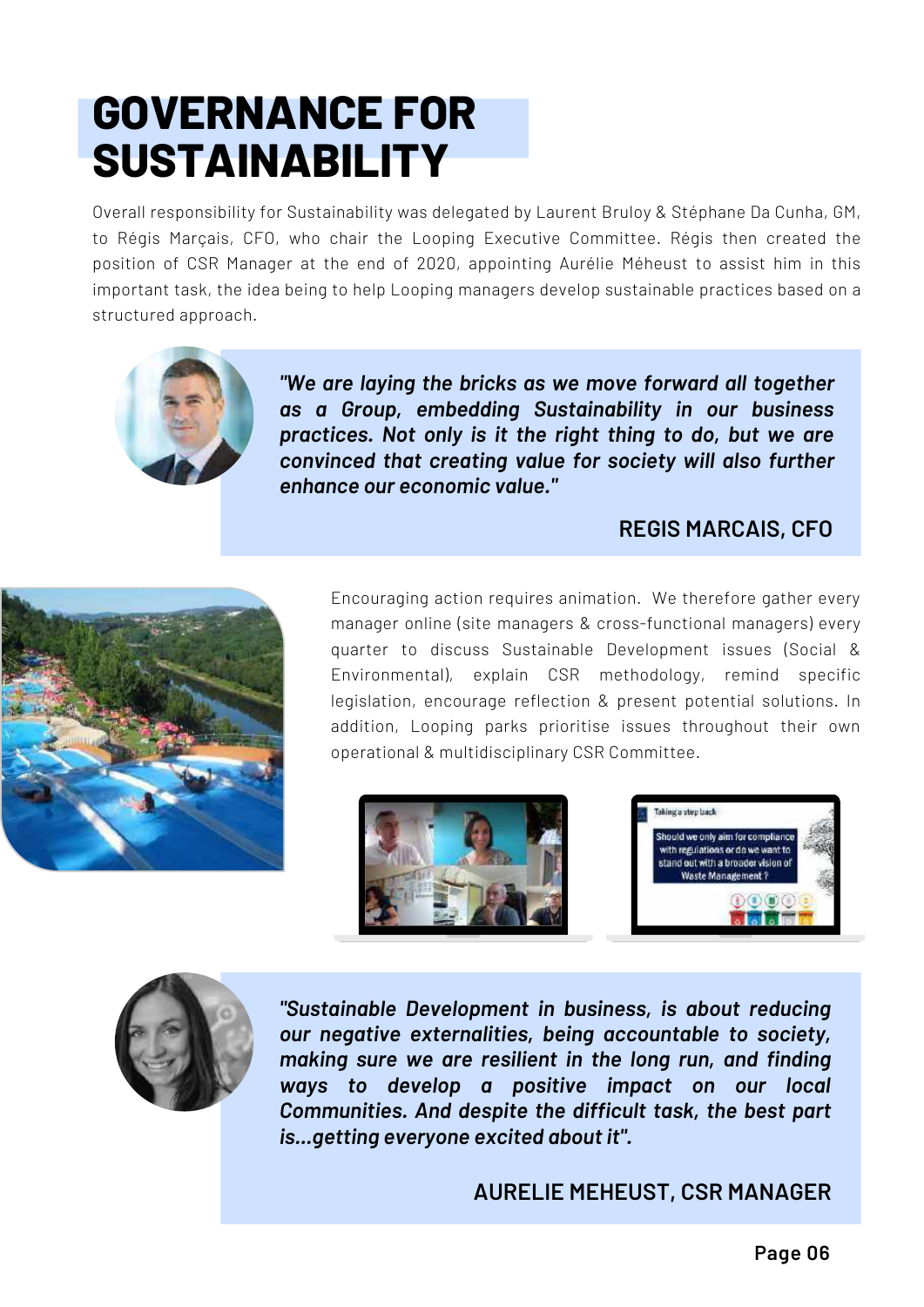# **OUR SUSTAINABILITY STRATEGY**



As a Group with 16 different subsidiaries, it is important to set a common direction. Aside from different environmental & social legislation from one country to another, different-sized parks, various perceptions towards Sustainability issues, CSR can also be perceived as a vague concept. One of the best ways to start is to have everyone "speak the same language" by providing the appropriate compass for action, which is why it is interesting to rely on a certification process, and more specifically one that is adapted to the industry.

The "Sustainable Amusement" Standard developed by SNELAC (France's Trade Association for leisure parks & cultural spaces) is therefore Looping's compass for action, and not just for site managers but for cross-functional teams as well. The Group therefore uses a common tool, the "Sustainability Checklist"\*, an Excel sheet based on the Standard's 16 Sustainable Development indicators & 97 sets of criteria. The idea of the Checklist being :

- To identify where we stand
- To plan & prioritise our CSR actions
- To acknowledge the progress we have made
- To better serve the interest of our stakeholders

# **OUR SHORT-TERM GOALS (2022)**



For each of our parks, we are aiming to reach, by the end of 2022, at least a similar level of the Standard's minimum « CSR educated » level.

To achieve our goal, we are aiming to have implemented the following :

#### **01 - Setting up a structured CSR approach**

- Setting up & planning an internal CSR Committee with an operational road-map
- Using the « Sustainability Checklist »\* as a tool to help plan and follow-up on CSR actions
- Engaging in stakeholder mapping to develop dialogue with stakeholders (i.e.screenshot)

#### **02 - Collecting/Analysing HR & Environmental data**

• To develop social performance & manage consumptions in order to set targets for water, energy, and waste (HR Reporting was implemented in July 2021, as well as meter-readings allowing us to monitor both social indicators & consumption levels)

#### **03 - Carrying out a thorough regulatory watch**

For Environment, Health & Security regulations to ensure overall compliance

*\*The "Sustainability Checklist" is Looping's main CSR tool (1 per park), allowing centralised CSR information and monitoring of overall progression. It is important to note that parks need to provide details on how they justify each Sustainable Development indicator.*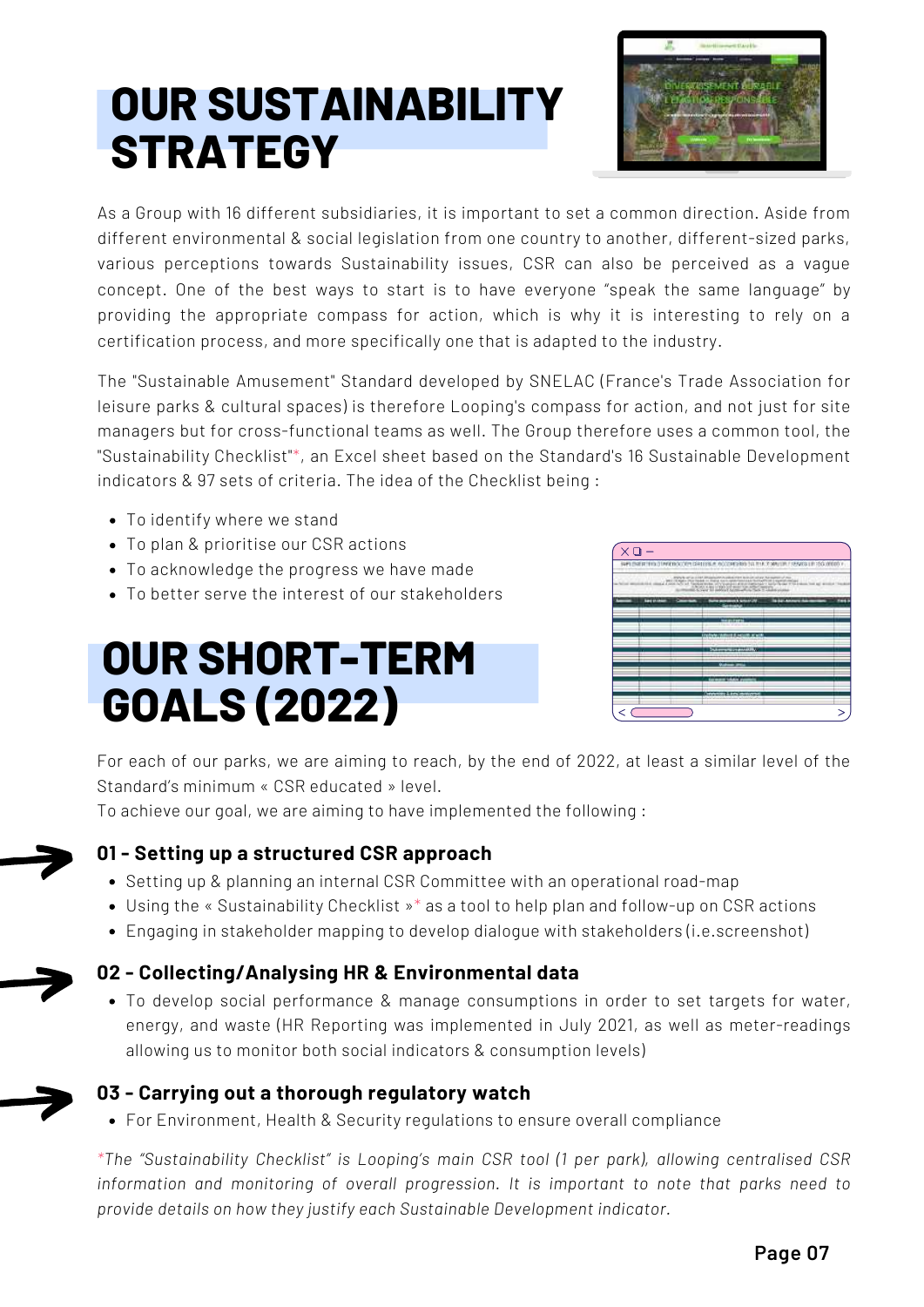# **OUR OVERALL COMMITMENTS**

By involving all of our internal stakeholders (management, employees, seasonal staff) & external stakeholders (banking partners, shareholders, visitors, suppliers, local authorities,...) we are committed to :

- Involving operational teams in information sharing and developing dialogue with all stakeholders ;
- Engaging in business integrity & ethical practices ;
- Fostering a healthy and secure work environment for all staff;
- Ensuring equal opportunities for men and women, and in favour of diversity ;
- Contributing to local economic and social development, by favouring local products in our purchases, local recruitment, local service providers. Participating in the promotion of local heritage ;
- Measuring and rationalising our Waste Management, whilst ensuring its responsible waste collection ;
- Measuring and rationalising our Water Consumption and ensuring an optimal treatment of our wastewater discharge ;
- Measuring and rationalising our Energy Consumption and looking into renewable energies as a long-term plan ;
- Ensuring the traceability of our purchases throughout our suppliers as part of a responsible purchase process ;
- Protecting soils by reducing risks of pollution ;
- Preserving & promoting our local environment's biodiversity and ecosystems & integrating environmental considerations into our new construction operations ;
- Contributing to preserving biodiversity by participating in conservation programs for endangered species and the protection of their habitats ;
- Seeking to inspire our quests through educational resources & animated programs that will cultivate a shared appreciation for animal welfare & nature preservation.

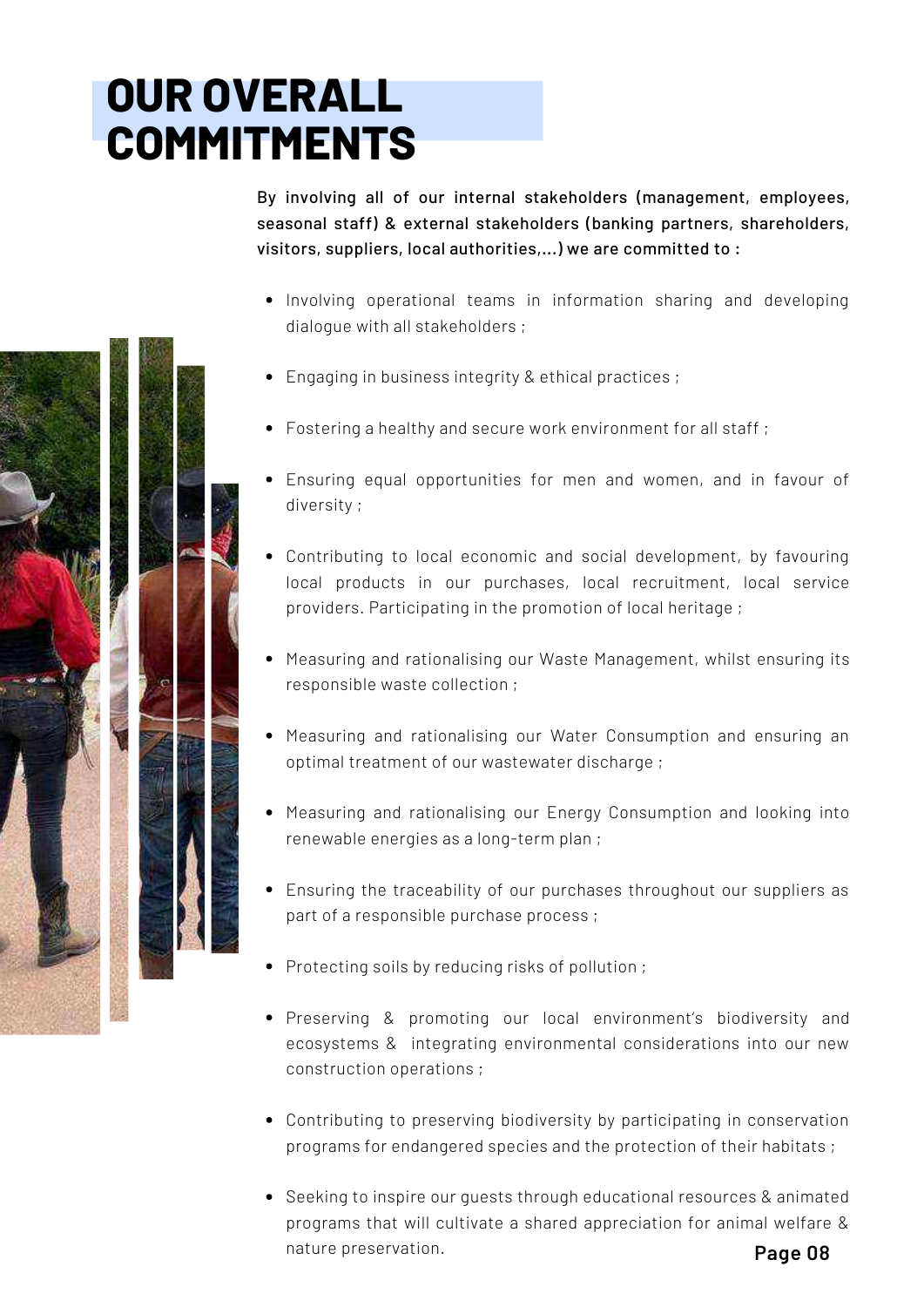## **LOOPING'S SUSTAINABILITY CHECKLIST : SUSTAINABLE DEVELOPMENT INDICATORS**

**Page 09**

- Enhancing a CSR policy & promoting it
- Sustainable initiatives
- Governance & ethics
- Accessibility
- Working conditions & employee protection
- Staff awareness & training policy
- Visitor satisfaction
- Local actions
- Responsible Purchasing Plan
- Waste Management Plan
- Water Monitoring Plan
- Energy Monitoring Plan
- Eco-designed projects & products
- Protecting the environment
- -Pollution prevention
- -Green spaces

There is a long road ahead before reaching full completion for each of these Sustainable Development indicators, but using a common tool will help us plan and prioritise concrete CSR actions to respond to both global and local challenges & lean towards a more contributive & sustainable business.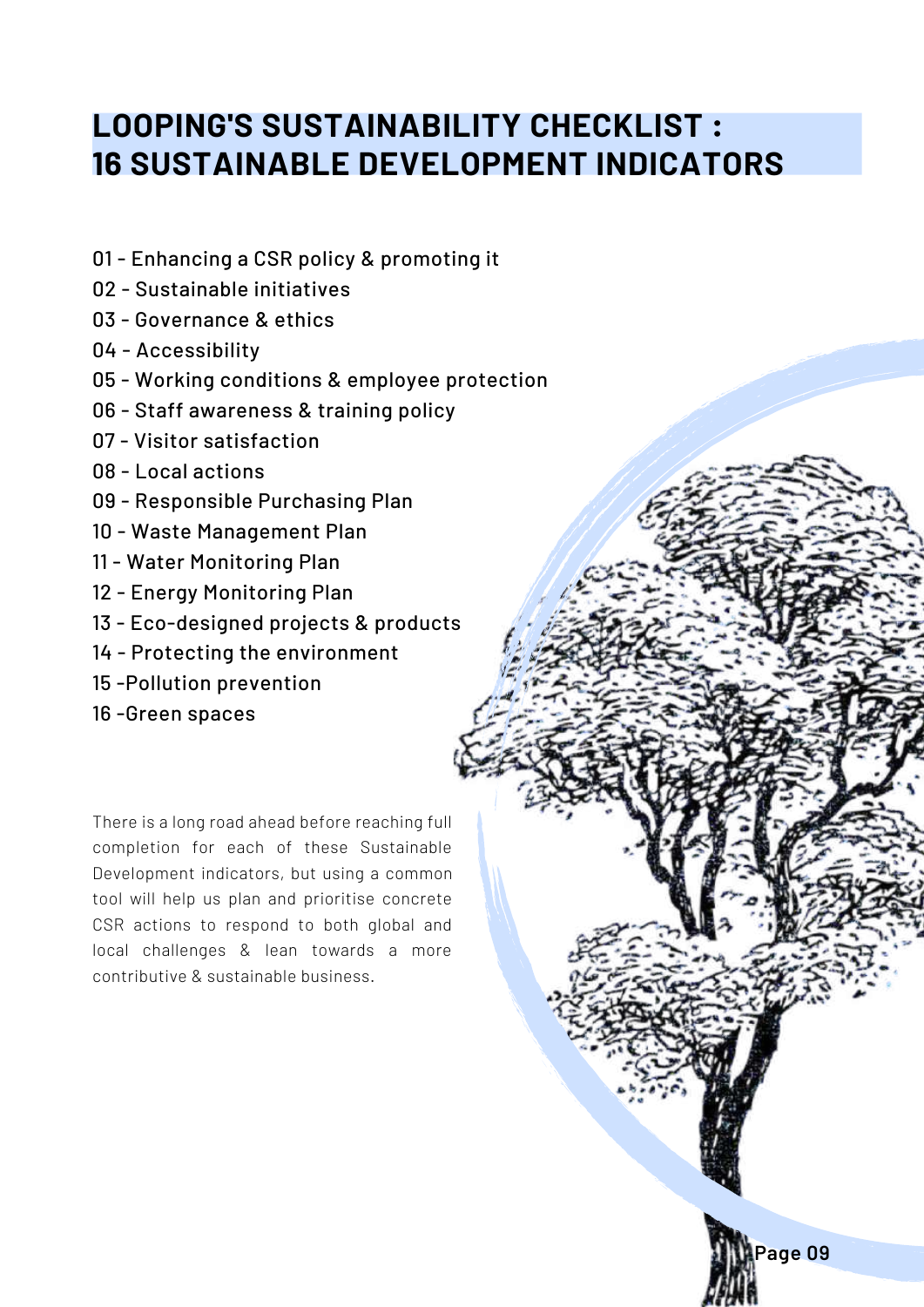# **ENCOURAGING INITIATIVES WITHIN THE GROUP**

nini



Having implemented a specific policy for disabled people & having been certified "Tourism & Handicap"

FORT FUN

## **Accessibility**

Having designed a summer programme with local schools to help children who have had difficulties during the pandemic **Corporate Citizenship**





**Isla** Mágica

Having switched to bicycles for staff as a more sustainable /healthy onsite transportation solution

**Mobility**

Having a purchasing policy to sell stuffed animals made out of 100% recycled resources



### **Responsible Purchasing**



Having started a bee-farm on the premises and selling locallyproduced honey

**Biodiversity**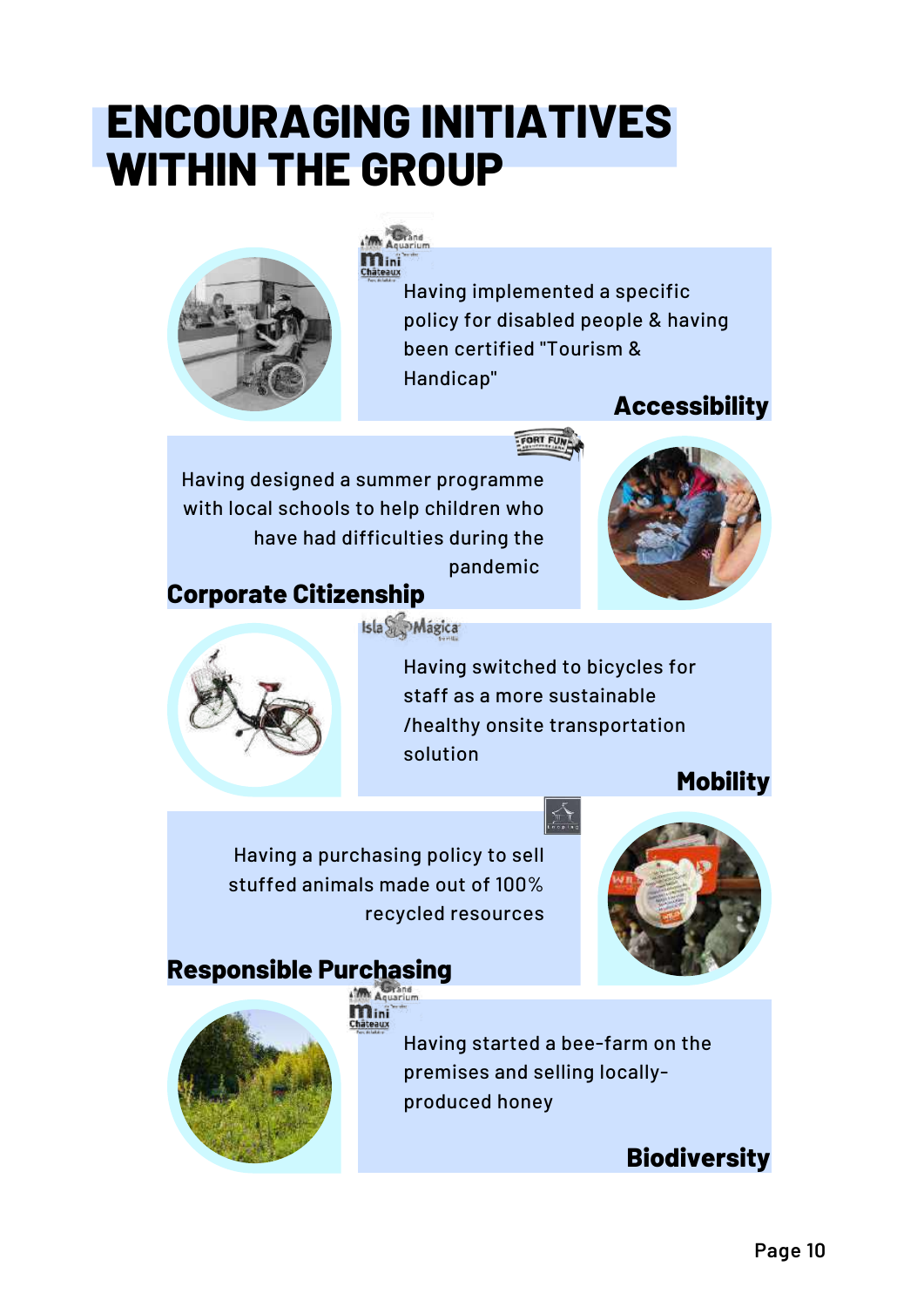### ZOOFLECHE Isla & Mágica



Having worked with a partner to help implement waste separation bins & internal staff training

### **Waste Management**

Isla & Mágica

Having set up job-specific training courses held annually with best practices for seasonal staff

## **Employee Training**





Having set up a partnership with a well-known brand favouring UKproduced fries for UK Sites

### **Local Development**

Having challenged suppliers on the traceability of their palm oil products (favouring sustainable-sourced)

**ZOOFLECHE** 





**Responsible Purchasing**

Having provided funds & support to conservation organisations who protect local wildlife

### **Biodiversity**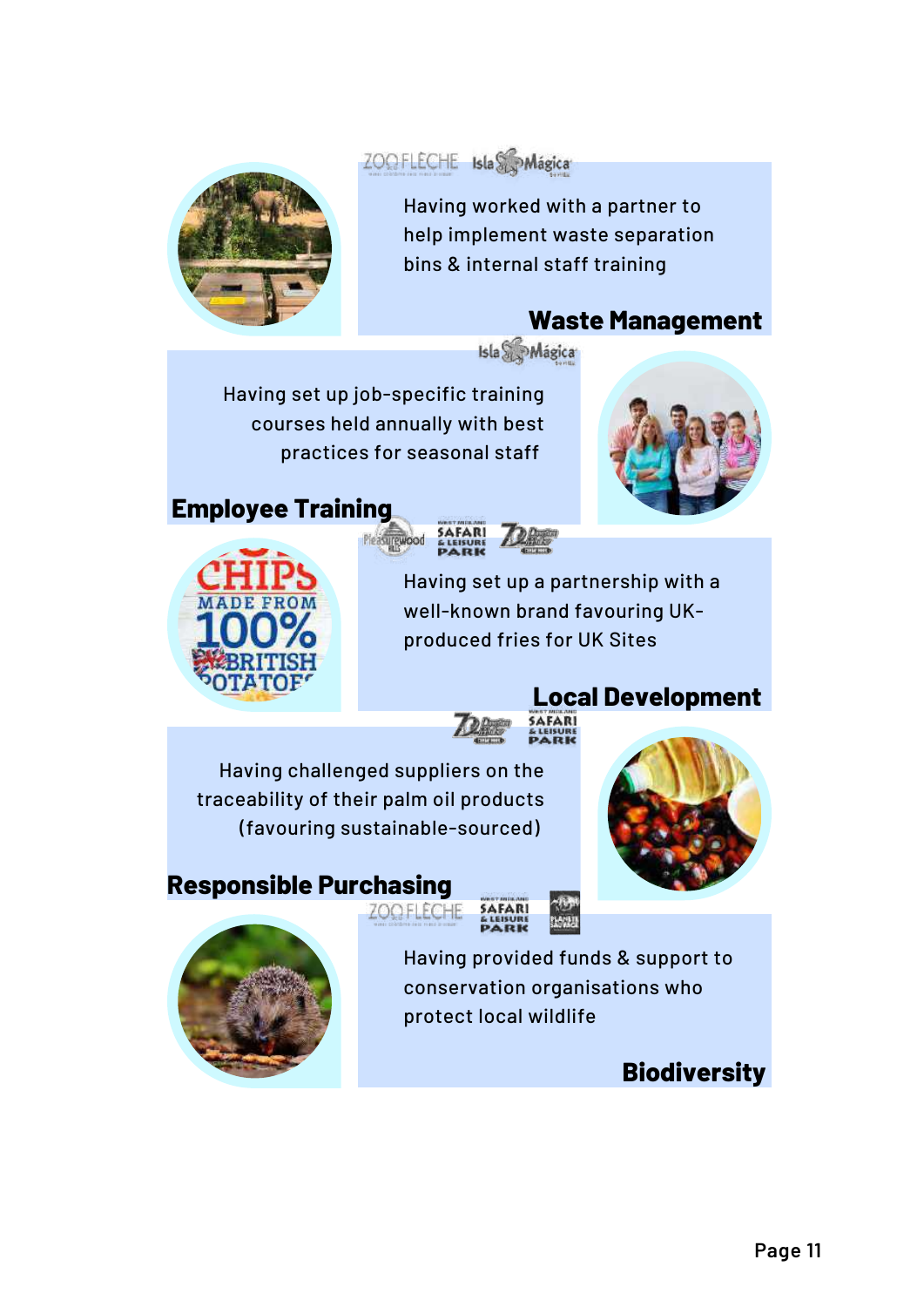

Having a landscape charter with a chemical-free maintenance policy

### **Responsible Maintenance**

Having decided to use FSCcertified wood in construction for development projects

**Tini** 

## **Eco-designed projects**





FORT FUN Pieasurewood

> Having implemented a rainwater collection and reuse system

SAFARI<br>SLEISURE<br>PARK

## **Water Management**

Having evaluated a solar project with the goal of developing energy resilience & moving forward with the project



### **Renewable Energy**





Having organised a local beach clean with teams

## **Corporate Citizenship**

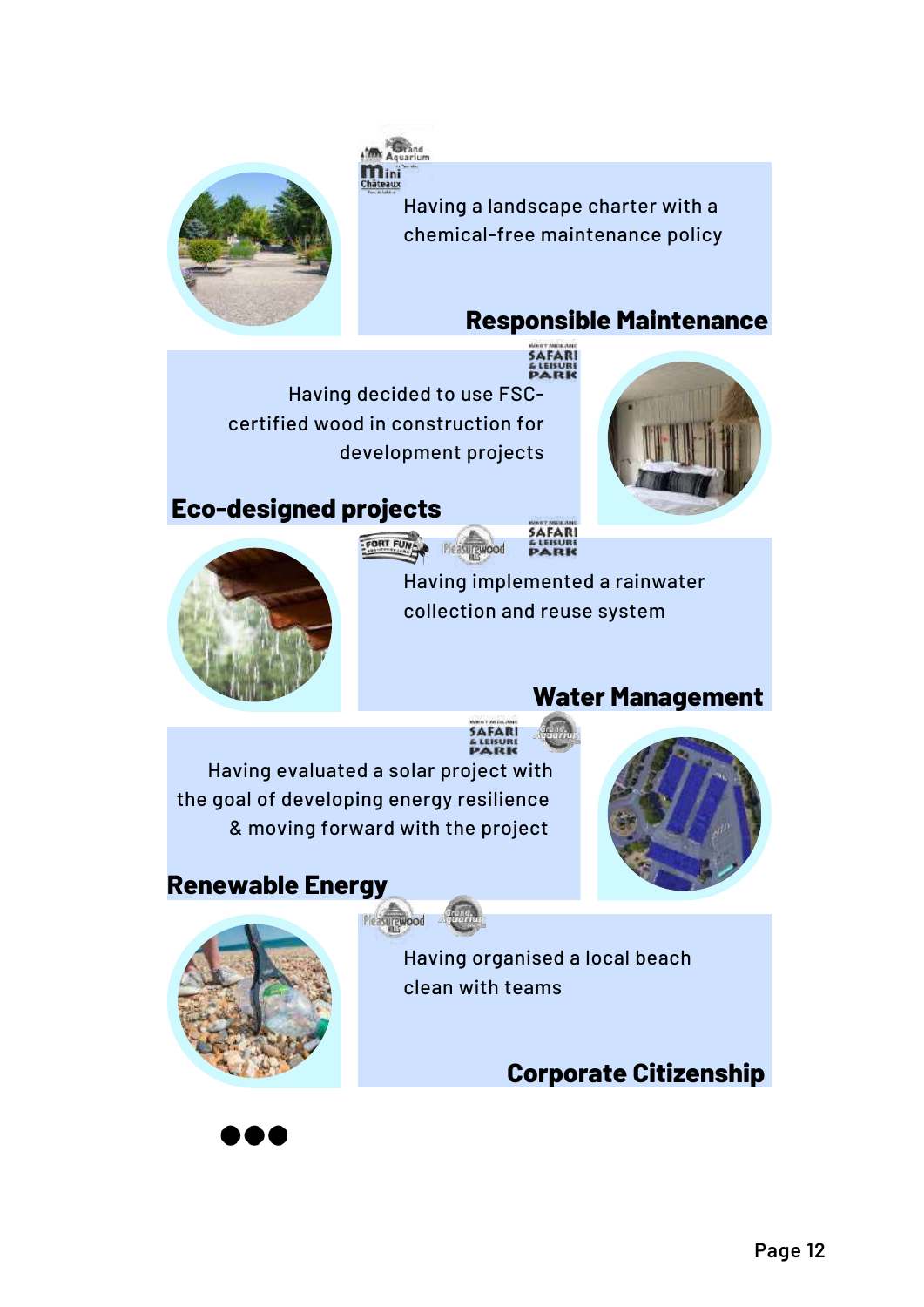# **LOOPING'S CSR SUPPLIER CHARTER (1/4)**





**This Charter formalises Looping's desire to strengthen the consideration for Sustainable Development and ethical practices related to purchasing, in line with the Group's CSR policy and Corporate values. The purchasing function contributes to creating value within the Group and to its Sustainable economic performance. Considering the strategic role of Purchasing, as of 2021, we strongly encourage our suppliers to work with Looping in identifying opportunities to improve the practices they implement in all areas of CSR. Therefore, Looping commits to :**

• Encourage the purchase and use of environmentally-friendly products, related to construction materials, equipment, supplies, consumables, catering,...

• Move away from using disposable products and favour products with a minimum of packaging

- Move away from using plastic
- Decrease the use of hazardous materials (substitute, minimise)

• Prohibit the consumption of endangered species, their products or products from unsustainable practices (Looping commits to purchasing sustainably-sourced palm oil products from Companies who can provide traceability information and will favor RSPO-certified palm oil products)

• Contribute to the development of the local area by promoting the supply of raw materials <150km (eg. for fresh products such as fruits, vegetables, meat,...)

• Favour environmentally-friendly suppliers with strong CSR programmes minimising packaging, implementing responsible transport policies, limiting the use of pallets,...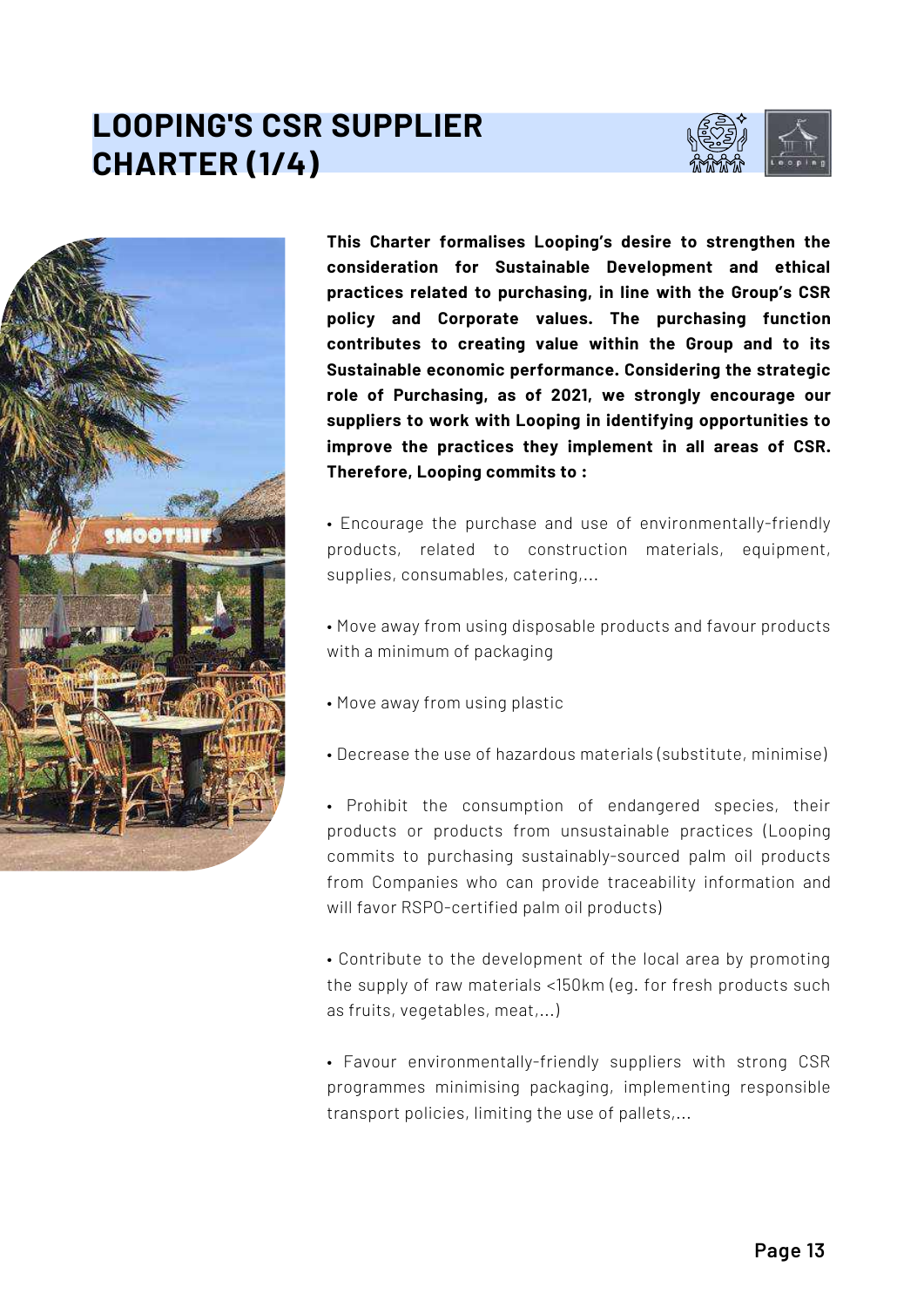# **LOOPING'S CSR SUPPLIER CHARTER (2/4)**





**In this regard, the following sections attempt to outline the Group's requirements and expectations in terms of Responsible Purchasing, broken down into three main areas: Human rights & working conditions, environment and business ethics. Compliance with these requirements will be a determining factor for Looping in the choice and establishment of its business relationships.**

#### **HUMAN RIGHTS & WORKING CONDITIONS Human rights**

Looping requires its suppliers to respect human rights as recognised by the Universal Declaration of Human Rights, and all other applicable international, national and local regulations, as well as the principles detailed in its policy. In particular, Looping will exclude all contractual relations with suppliers who are found not to comply with the regulations in terms of forced labour, child labour or minimum working age, discrimination, violence or who surrender accomplices in violations in these areas.

#### **Employee health, safety & well-being**

Looping expects its suppliers to provide their employees with a working environment that complies with applicable health and safety standards and to control the health impacts of their activities on local populations as well as the well-being of its employees.

#### **Labour law**

Looping asks its suppliers to respect, wherever they operate, all local legal provisions applicable in terms of labour law, and in particular those concerning the legal working time, minimum wage, foreign workers, as well as prohibitions relating to covert labour, forced labour and child labour.

#### **ENVIRONMENT**

Through their CSR Policy and given the nature of their activities, Looping expects its suppliers to control the impacts of their activities and that their practices comply with the environmental regulations applicable to them.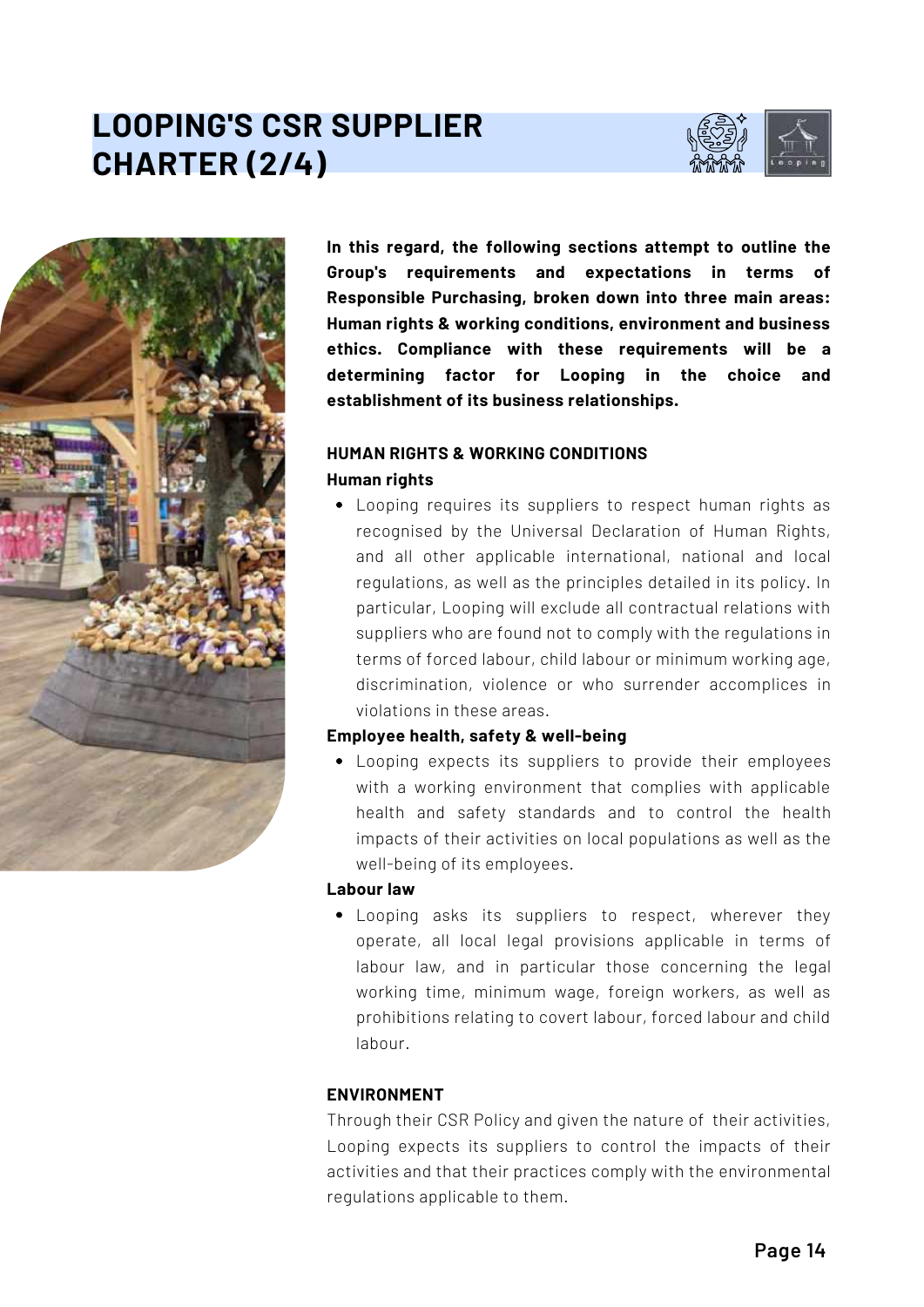# **LOOPING'S CSR SUPPLIER CHARTER (3/4)**





#### **Energy & environmental impacts**

Looping asks its suppliers to implement actions aimed at improving their energy efficiency and reducing their environmental impacts.

#### **Natural resources & Biodiversity**

Looping asks its suppliers to optimise the use of natural resources, and to control their impacts on biodiversity.

#### **Emissions & Waste Management**

Looping asks its suppliers to control the emissions and discharges associated with their activities, including those related to the production and management of waste. Looping encourages initiatives aimed at limiting the production of waste as much as possible, in particular hazardous waste, and implementing all forms of reuse and recycling.

#### **Product regulations**

Looping asks its suppliers to comply with the regulations in force concerning products and market access and attaches the greatest importance to knowing and controlling the toxicological impacts of the products it uses.

#### **BUSINESS ETHICS**

Looping has made commitments to protect the integrity of its business. These principles are:

#### **Corruption & conflicts of interest**

Looping condemns all forms of corruption and forbids conflict of interest situations involving its employees as well as its suppliers. The Group's relations with its suppliers will be conditional on the latter refusing any act of corruption or money laundering, any situation of conflict of interest or any other violation of the legal provisions applicable in the countries where they operate.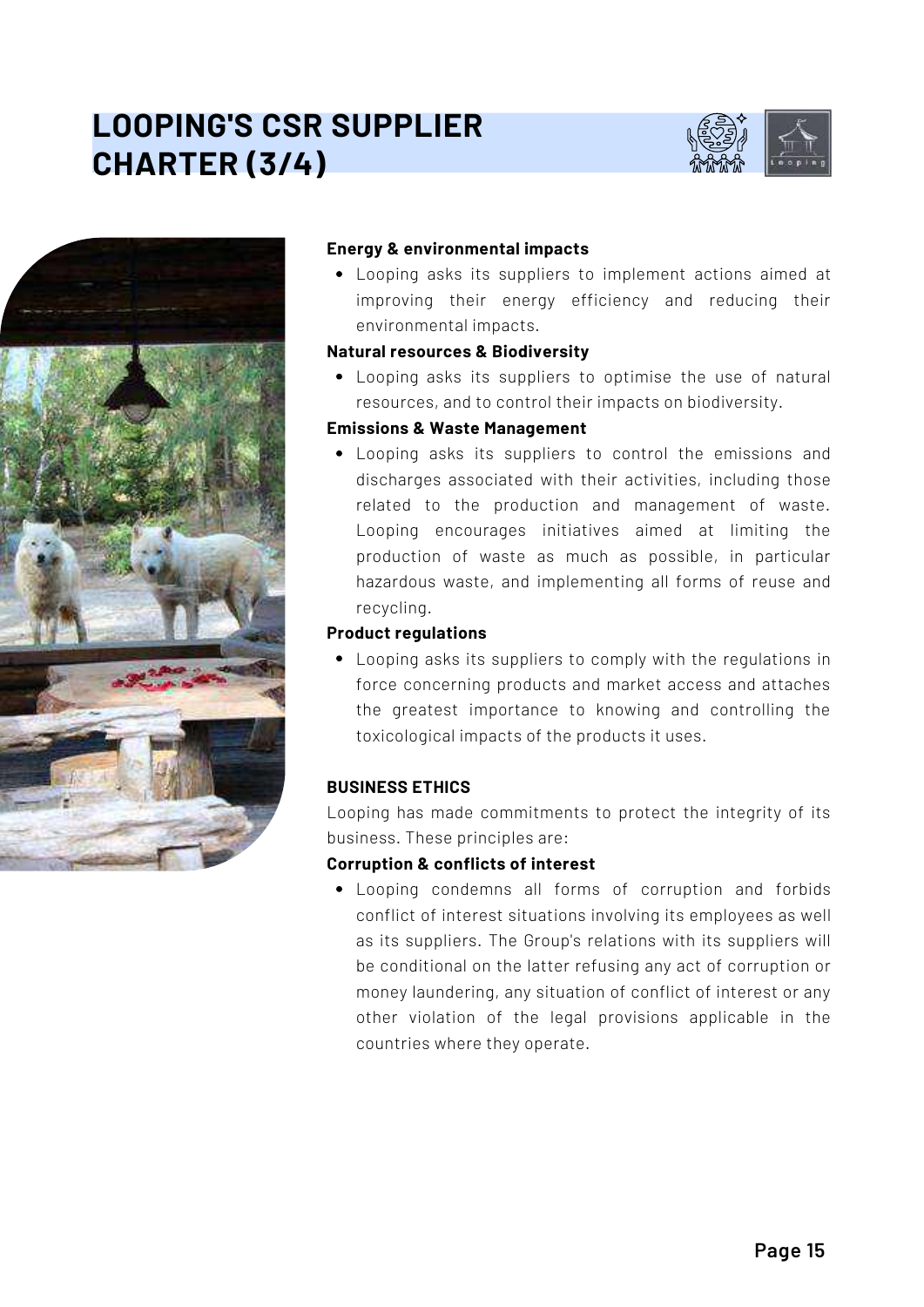# **LOOPING'S CSR SUPPLIER CHARTER (4/4)**





#### **Compliance with competition rules**

The Group establishes procedures to ensure respect for equal treatment between suppliers and ensures that purchasing decisions are based on an objective and comparative assessment of the integrity and reliability of suppliers. The criteria of price, quality, performance, delivery times and the adequacy of the services offered to the needs of the Group are the foundations of all its purchasing decisions. In addition, the Group strictly complies with regulations which prohibit any agreement, concerted practice or abuse of a dominant position on the market vis-à-vis its suppliers.

#### **Product traceability**

Looping, as part of its CSR policy, asks its suppliers to ensure the uncontroversial origin of the materials and products delivered to any Group entity and their good traceability, in particular with regard to products. consumables (example: products made from 100% sustainable palm oil and committed against deforestation). Looping favours working in partnership with suppliers who proactively provide information justifying the traceability of its products.

By adhering to the principles of this Charter, the suppliers and subcontractors of the Looping Group undertake to support Looping in the deployment of its CSR strategy and agree to be assessed by Looping or a third party on their CSR practices and the principles set out above. They undertake to put in place the necessary means to comply with them and also undertake to pass on the content to all of their own suppliers and subcontractors.

*Company Name Name & title of the Signatory Date Signature*